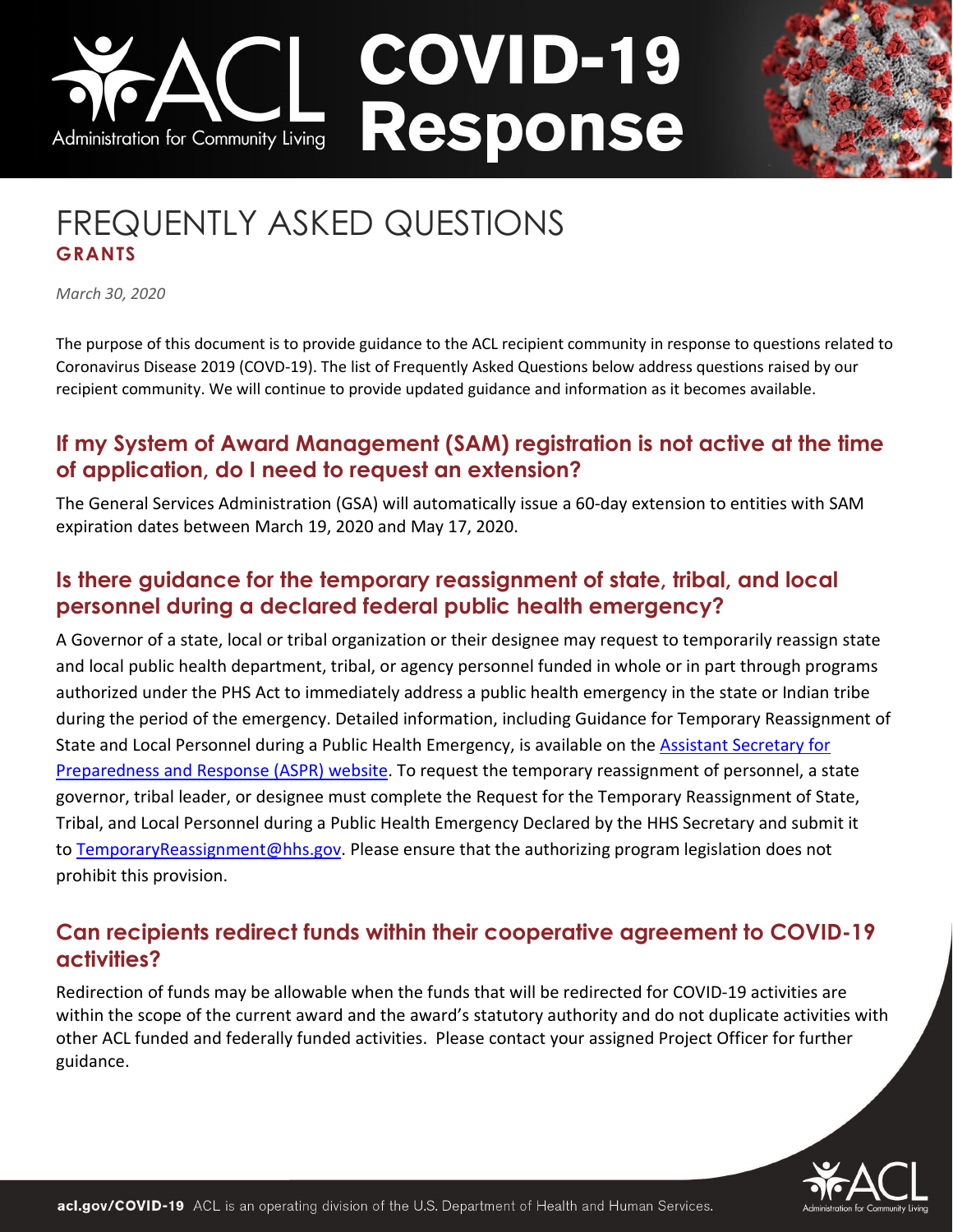# **Will recipients be reimbursed for costs incurred for cancelled meetings, travel, conferences?**

On March 19, 2020, the Office of Management and Budget (OMB) issued Memorandum [M-20-17](https://www.whitehouse.gov/wp-content/uploads/2020/03/M-20-17.pdf) that provides administrative, financial management, and audit reporting relief for recipients and applicants of federal financial assistance directly impacted by COVID-19. ACL can allow recipients to charge costs to the award such as the cancellation of events, travel, or the pausing and restarting of grant-funded activities due to the public health emergency. Recipients are required to maintain records and documentation to substantiate the cost.

# **Can recipients charge salaries to federal awards when personnel are not able to work due to COVID-19 office closures or similar disruptions?**

On March 19, 2020, the Office of Management and Budget (OMB) issued Memorandum [M-20-17](https://www.whitehouse.gov/wp-content/uploads/2020/03/M-20-17.pdf) that provides administrative, financial management, and audit reporting relief for recipients and applicants of federal financial assistance directly impacted by COVID-19. Recipients may continue to charge salaries and benefits to currently active federal awards consistent with the recipients' policy of paying salaries (under unexpected or extraordinary circumstances) from all funding sources. Recipients are required to maintain records and documentation to substantiate the cost, including reference to the recipients' salary policy.

#### **Will grant application submission deadlines be extended?**

At this time, the submission deadline for ACL NOFOs remain unchanged. We encourage you to submit an application prior to the published deadline in Grants.gov. We will continue to monitor and assess if deadlines for grant application submissions need to be extended. Please contact your Program Officer for additional guidance.

# **Will recipients be granted an extension of financial and other reporting requirements?**

ACL will allow up to a three (3) month extension, beyond the normal due date for the submission of their financial and performance reports. The reports must be submitted at the end of the postponed period. Recipients should contact their Project Officer for additional guidance.

#### *Extension of currently approved indirect costs rates*

If exercising this flexibility, recipients should contact their Project Officer for further guidance.

#### *Extension of Closeout*

Awarding agencies may allow a recipient to delay submission of any pending financial, performance and other reports required by the terms of the award for the closeout of expired projects. Recipients should contact their Project Officer for further guidance.